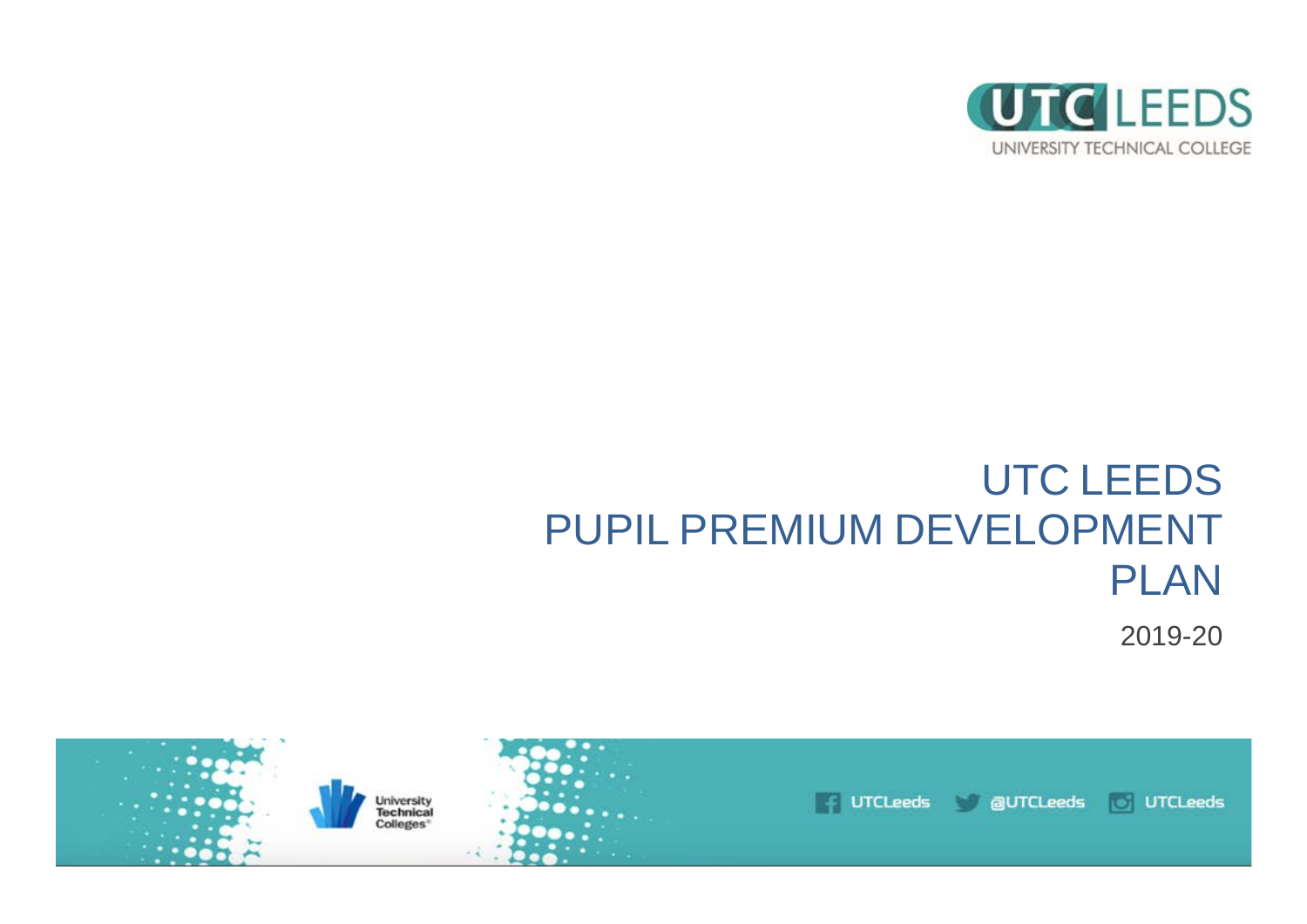# **DEVELOPMENT PLAN (2019-20)**

**Academy Details**

|                                    |                     |        |     |                          |                          |            |         |                |            |  |                |            | Dates this strategy will be internally reviewed: |  |
|------------------------------------|---------------------|--------|-----|--------------------------|--------------------------|------------|---------|----------------|------------|--|----------------|------------|--------------------------------------------------|--|
|                                    | Setting   UTC Leeds |        |     | 2019-20<br>Academic Year |                          | T1         | 3rd Dec | T <sub>2</sub> | $25th$ Feb |  | T3             | $7th$ July |                                                  |  |
| <b>Total annual</b>                | £63,580             |        |     |                          | No. of PP on-roll $(\%)$ | 76 (25.33) |         |                |            |  | PP No. Year 10 |            | 30                                               |  |
| PP budget:                         | £935 $p/p$          | Total  |     |                          | 28.6<br>%age PP National |            |         |                |            |  | PP No. Year 11 |            | 35                                               |  |
| <b>Total annual</b><br>CLA budget: | £2300               | N.O.R. | 300 |                          | No. CLA on-roll          |            |         |                |            |  | PP No. Post 16 |            | 11                                               |  |

\* *Funding based on number of PP students in 2018-19* \*\* *FSM data from SFR20\_2016\_National\_Tables (table 3a)*

| <b>Attainment 2018-19</b>                 |              |               |                       | <b>National Data</b> |               |                       |  |  |  |  |
|-------------------------------------------|--------------|---------------|-----------------------|----------------------|---------------|-----------------------|--|--|--|--|
| Measure:                                  | All students | Disadvantaged | Non-<br>Disadvantaged | All students         | Disadvantaged | Non-<br>Disadvantaged |  |  |  |  |
| % achieving Grade 4+ in English and Maths | 55.77%       | 46.88%        | 59.38%                | 64%                  | 44.3%         | 71.2%                 |  |  |  |  |
| Expected from baseline (KS2)              | $-0.09$      | $-0.13$       | $-0.06$               | (0.00)               | $-0.39$       | $+0.12$               |  |  |  |  |

| Key priorities for 2019-20                                                                                                                                    |    | <b>Progress towards targets (RAG)</b> |  |
|---------------------------------------------------------------------------------------------------------------------------------------------------------------|----|---------------------------------------|--|
| Remove the progress and attainment gaps between PP and SEN(D) students and non-PP and non-SEN(D) students,<br>including those attending alternative provision | Τ1 |                                       |  |
| FTEs for PP and SEN(D) students are at national or below by the end of the 2019-20 academic year                                                              |    |                                       |  |
| PA for PP and SEN(D) students to be at national or better by the end of the 2019-20 academic year                                                             |    |                                       |  |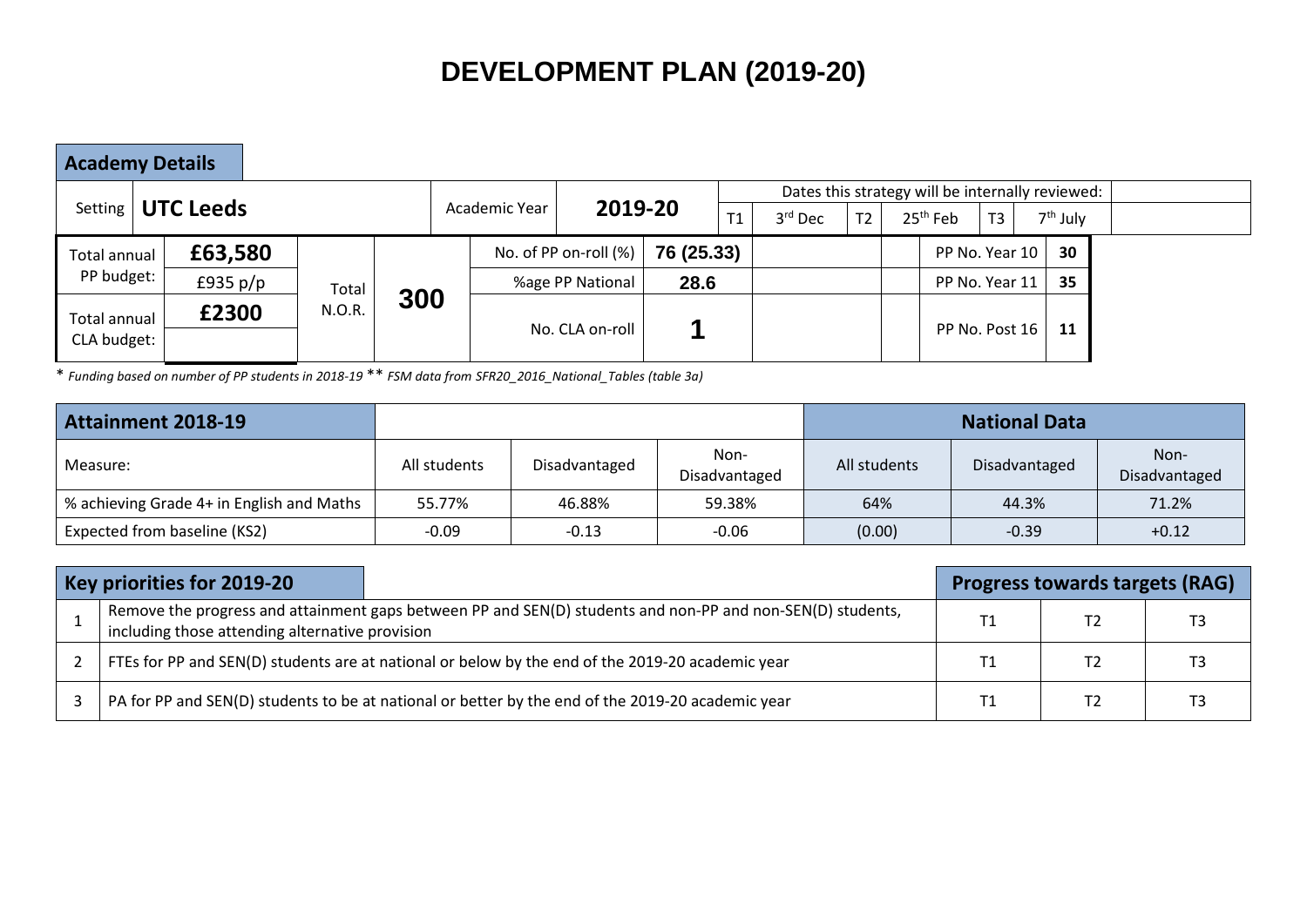| <b>Analysis of PP Spending 2018-19</b>                                                                                                                                                                        |         |                                                                    |                                                                                                                                                                                                                                                        |
|---------------------------------------------------------------------------------------------------------------------------------------------------------------------------------------------------------------|---------|--------------------------------------------------------------------|--------------------------------------------------------------------------------------------------------------------------------------------------------------------------------------------------------------------------------------------------------|
| Curriculum                                                                                                                                                                                                    | Cost    | <b>EEF Focus</b>                                                   | Impact                                                                                                                                                                                                                                                 |
| One to one explicit vocabulary intervention (cross curricular) provided weekly<br>for students with a reading age of 11-13                                                                                    | £0      | Small group tuition                                                | 80% of students who attended this intervention improved their reading<br>age by at least a year in the 9 month testing period                                                                                                                          |
| Reader programme with 6 <sup>th</sup> Form (books and staff oversight)                                                                                                                                        | £0      | Reading comprehension<br>strategies; Individualised<br>instruction | The average reading age progress for all students in year 11 was 1 year<br>1 month over the 9 month testing period. 80% of PP students made<br>over one year's worth of progress with 8% of PP students making over<br>two years progress in 9 months. |
| Year 10 PP students attending extra English during option block time<br>undertook entry level certificate qualification 'Step Up to English' (12<br>students)                                                 | £1161   | <b>Interventions</b>                                               | 100% of students passed the course in summer 2019 results.                                                                                                                                                                                             |
| All students in the college provided with planner for to aid organisation and<br>completion of homework                                                                                                       | £1400   | <b>Homework</b>                                                    | Progress has improved in all subject areas                                                                                                                                                                                                             |
| Weekly 'SURF' - reading materials provided for all students once a week to<br>enable reading widely across the curriculum                                                                                     | £400    | Reading<br>comprehension<br>strategies                             | The average reading age progress for all students in year 11 was 1 year<br>1 month over the 9 month testing period.                                                                                                                                    |
| Intervention provided through The Tutor Trust for all year 11 students<br>projected below baseline in maths and/or English                                                                                    | £1000   | Small group tuition                                                | 73% of students achieved their baseline in the summer 2019 results<br>following this intervention                                                                                                                                                      |
| All year 10 PP students completed a project with Leeds University on a maths<br>challenge                                                                                                                     | £589    | EEF target group                                                   | Year 10 assessment data ongoing (Nov 2019). Progress checks to<br>confirm.                                                                                                                                                                             |
| Timetable altered to enable all students to engage in Tuesday morning<br>intervention                                                                                                                         | £0      | Small group tuition                                                | Progress have improved in all areas                                                                                                                                                                                                                    |
| Membership to the LLP to keep abreast of curriculum and T&L developments                                                                                                                                      | £4250   | Curriculum                                                         | Progress has improved in all areas                                                                                                                                                                                                                     |
| Collaborate with the RMAT to ensure more accurate predictions and thus<br>more intuitive interventions                                                                                                        | £0      | Curriculum                                                         | Predictions were much more in line with actuals, with almost all<br>subjects being within 5-10% accuracy                                                                                                                                               |
| Support to access learning opportunities                                                                                                                                                                      |         |                                                                    |                                                                                                                                                                                                                                                        |
| Supporting families to provide opportunities outside the curriculum or to<br>prevent hardship. This is support for transport, trips, revision materials,<br>equipment, food and external agency contributions | £15,650 | EEF Target group-<br>All disadvantaged                             | Attendance improved greatly in 2018-2019 with final attendance rate<br>being 95 increased from 91% (2018)                                                                                                                                              |
| Theatre trip tickets and travel for all year 10 and all year 11 PP students<br>provided                                                                                                                       | £3264   | All disadvantaged                                                  | Two theatre trips to support the English Literature curriculum, which<br>had a positive impact leading to a pp gap of -0.37 (below national)                                                                                                           |
| Purchase of revision materials                                                                                                                                                                                | £430    | Homework;<br><b>Extending school</b><br>time                       | All PP students in year 11 were provided with a revision guide for every<br>subject they take. Whole college PP gaps in 2018-2019 is 0.61                                                                                                              |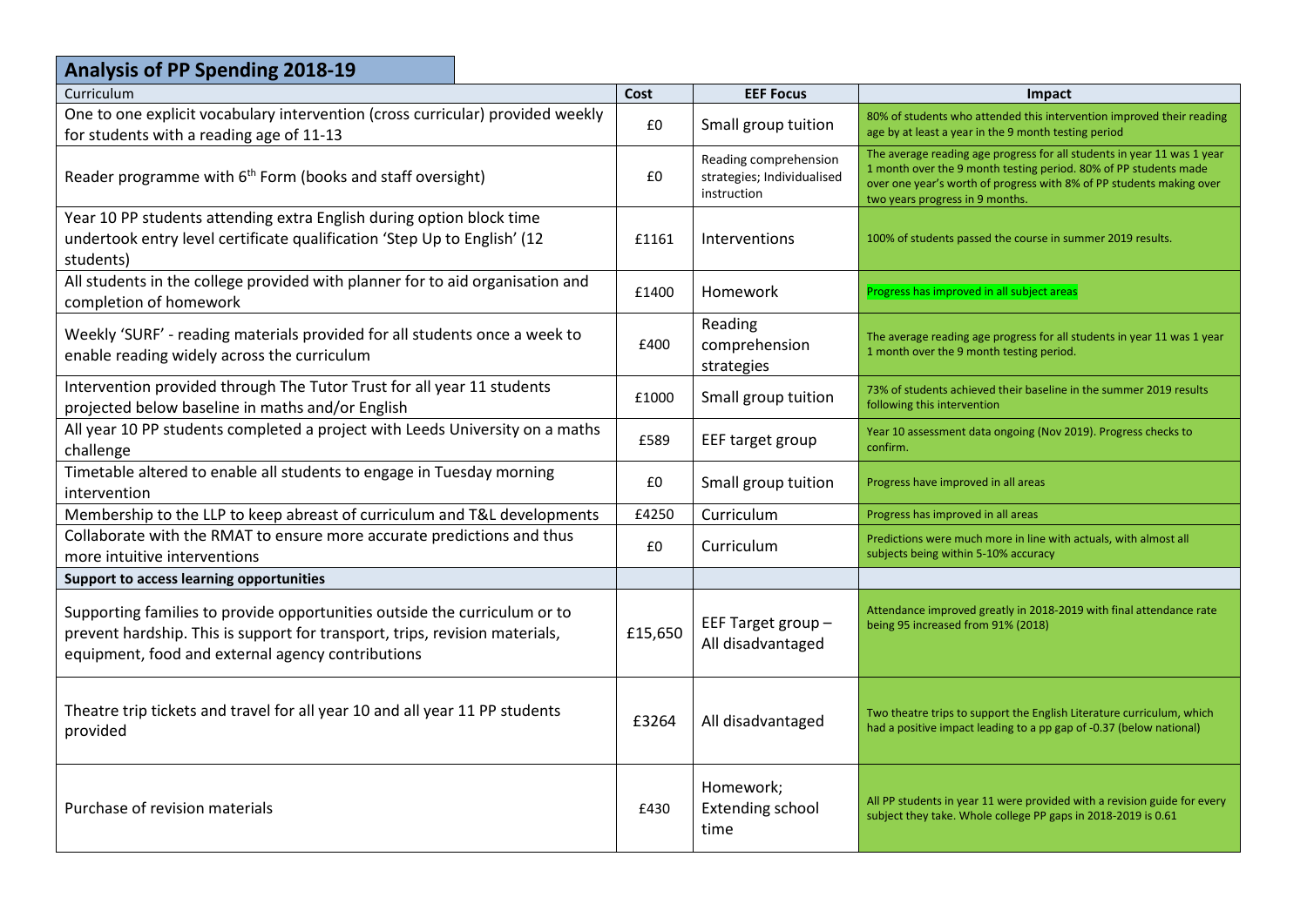| Sourcing of aspirational programmes linked to core subjects                                                                                                                                                                                                             | $£0*$    | Aspiration<br>interventions                                                                                                      | 99% of Year 11 students secured a position in Education, Employment<br>or Training, upon leaving Year 11. Disadvantaged students benefited<br>from careers sessions with careers advisor and were prioritised for<br>completing interview preparation support and as a result 0% of Y11<br>summer 2018 pp leavers were NEET.) *Linked cost to careers advisor. |
|-------------------------------------------------------------------------------------------------------------------------------------------------------------------------------------------------------------------------------------------------------------------------|----------|----------------------------------------------------------------------------------------------------------------------------------|----------------------------------------------------------------------------------------------------------------------------------------------------------------------------------------------------------------------------------------------------------------------------------------------------------------------------------------------------------------|
| Holiday Revision Programmes to support pupils preparing for examination<br><b>classes</b>                                                                                                                                                                               | £0       | Small group tuition;<br>Summer schools                                                                                           | All Y11 pp students were invited to attend revision sessions in February<br>half term and the Easter holidays. Parents were contacted to ensure<br>attendance at the sessions.                                                                                                                                                                                 |
| Targeted independent careers advice: A comprehensive programme of<br>activities through years 10-11, culminates in focussed CEIAG in Year 11.<br>Independent careers advisor appointed.                                                                                 | £11,000* | Aspiration<br>interventions                                                                                                      | 32 Year 11 students were PP. 0% of the Y11 pp students are NEET.<br>*Linked cost.                                                                                                                                                                                                                                                                              |
| <b>Subsidised Field Trips</b>                                                                                                                                                                                                                                           | £2600    | Small group tuition;<br>Summer schools                                                                                           | Trips that were a part of subject courses were funded in full.                                                                                                                                                                                                                                                                                                 |
| Wex- Work Experience                                                                                                                                                                                                                                                    | £0       | Aspiration<br>interventions                                                                                                      | 100% of Year 11 pp students secured a position in Education,<br>Employment or Training, upon leaving Year 11. as a result of effective<br>work experience                                                                                                                                                                                                      |
| Action focused on Social, emotional and behavioural issues                                                                                                                                                                                                              |          |                                                                                                                                  |                                                                                                                                                                                                                                                                                                                                                                |
| Deliver a programme that supports students with their learning, socially and<br>emotionally to modify their behaviour. We can purchase support materials<br>and allocate staff time/resources to enrichment in an effort to underpin<br>advances in social development. | £4670    | EEF-Social and<br>emotional learning<br>Target group-<br>Disadvantaged<br>students in need of<br>social and emotional<br>support | The purchase of the JESS cluster support package provided support with<br>these areas. 23 referrals of pp students were made to JESS Cluster in<br>2018-19.                                                                                                                                                                                                    |
| Mentor Programme / Student Counselling                                                                                                                                                                                                                                  | £1500    | Social and emotional<br>learning; Behaviour<br>interventions;<br>Mentoring                                                       | 14 students had regular mentoring with UTC staff in 18/19.                                                                                                                                                                                                                                                                                                     |
| Actions focused on improving attendance                                                                                                                                                                                                                                 |          |                                                                                                                                  |                                                                                                                                                                                                                                                                                                                                                                |
| Breakfast Club during exam period                                                                                                                                                                                                                                       | £200     | Behaviour<br>interventions;<br>Parental<br>involvement;<br><b>Extending school</b><br>time                                       | Breakfast provided for all PP students on the morning of each external<br>GCSE exam, with revision. PP students were 0.61 behind their peers in<br>the summer 2019 outcomes. This is below national figures.                                                                                                                                                   |
| <b>TOTAL:</b>                                                                                                                                                                                                                                                           | £48,114  |                                                                                                                                  |                                                                                                                                                                                                                                                                                                                                                                |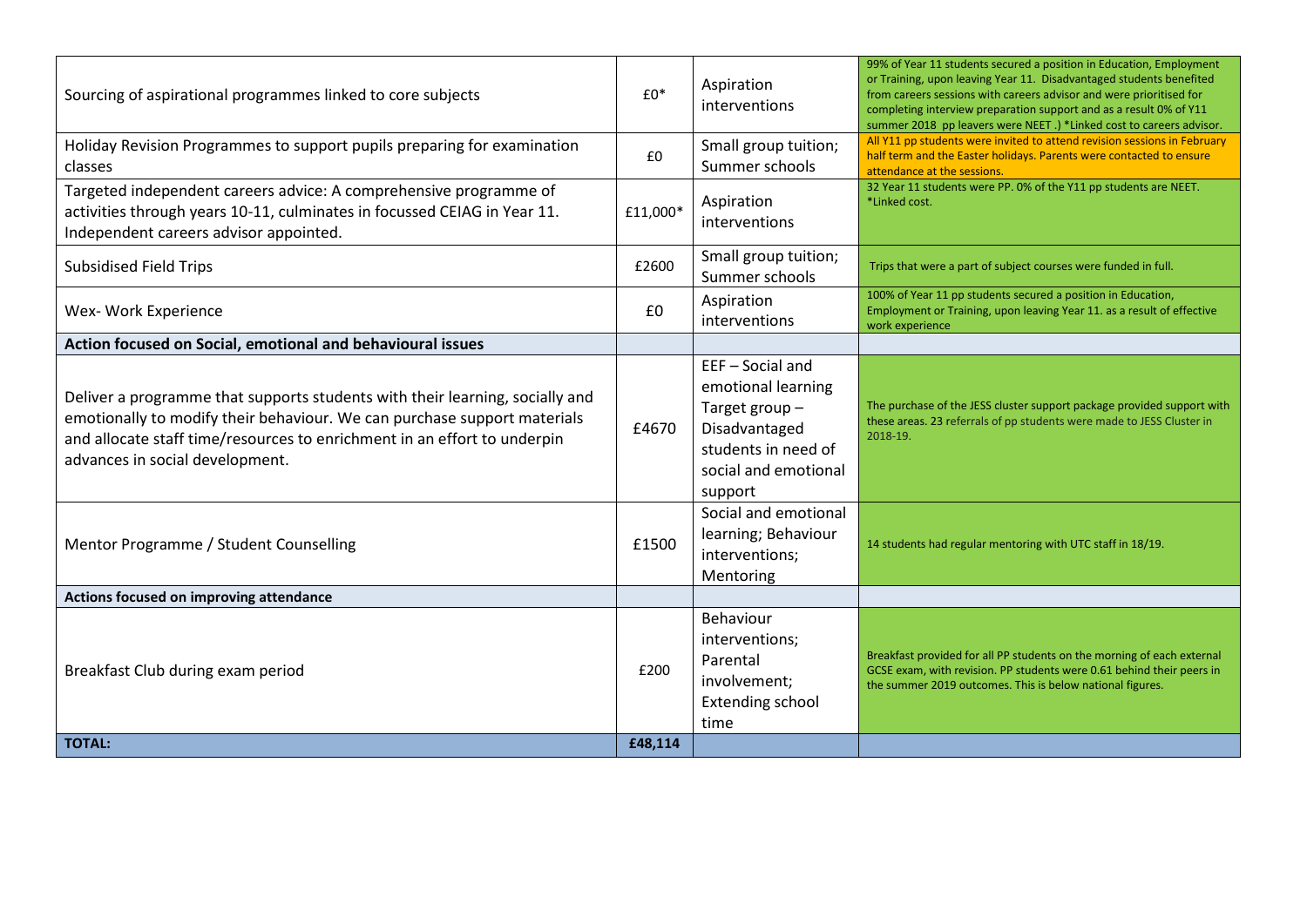#### **Projected spending for PP 2019-20 (initial £65,880)**

| <b>Strategies focussing on: Outcomes in Attainment and Progress</b>                     | Cost(f) | <b>EEF</b> focus                                                                                       | How will we measure impact?                                    |
|-----------------------------------------------------------------------------------------|---------|--------------------------------------------------------------------------------------------------------|----------------------------------------------------------------|
| Targeted students for numeracy and literacy groups                                      | £1050   | Small group tuition                                                                                    | Progress checking points<br>Data review                        |
| TA delivering small group and 1:1 intervention (Maths and English)                      | £4500   | Small group tuition and One to one tuition                                                             | Progress checking points<br>Data review<br>SEND report         |
| Literacy leader coordinates literacy programme                                          | £800    | Reading comprehension strategies                                                                       | Impact on progress checks<br>and English levels                |
| TA (English) deliver small group intervention working with identified students          | £6500   | Small group tuition                                                                                    | Progress checking points<br>Data review                        |
| 6 <sup>th</sup> Form reader programme at KS4 (books and staff oversight)                | £550    | Reading comprehension strategies;<br>Individualised instruction                                        | Progress checking points<br>Data review                        |
| Purchase of revision materials                                                          | £1250   | Homework; Extending school time                                                                        | Progress checking points<br>Data review<br>Exam grades /gap    |
| Wave 2 intervention with the Tutor Trust for students below BL in maths and English     | £1000   | Small group tuition                                                                                    | Progress checking points<br>Data review<br>SEND report         |
| College membership to the LLP                                                           | £4250   | Curriculum expertise                                                                                   | Progress checking points<br>Data review<br>SEND report         |
| <b>Support from RMAT</b>                                                                | £0      | Curriculum expertise                                                                                   | Progress checking points<br>Data review<br>SEND report         |
| Strategies focussing on: Physical, emotional and material well-being                    |         |                                                                                                        |                                                                |
| <b>Breakfast Club</b>                                                                   | £2800   | Behaviour interventions; Parental<br>involvement; Extending school time                                | Attendance, student feedback                                   |
| Links to RMAT Attendance Manager, KS leaders and pastoral teams prioritising attendance | £450    | Behaviour interventions; Parental<br>involvement                                                       | Attendance reports                                             |
| AIP links for advice on behaviour and attendance issues                                 | £800    | Behaviour interventions                                                                                | Behaviour reports on target<br>students                        |
| <b>Student Counselling (SEMH)</b>                                                       | £1250   | Social and emotional learning; Behaviour<br>interventions; Mentoring                                   | Attendance, student feedback                                   |
| Funding for student hardship support (inc uniform purchase, food, travel etc)           | £11,800 | Social and emotional learning; Behaviour<br>interventions, aspiration interventions,<br>social aspects | Student feedback                                               |
| <b>Strategies focussing on: Aspiration and expectation</b>                              |         |                                                                                                        |                                                                |
| Partnership with ENUTC- Business & Careers engagement lead                              | £5500   | Aspiration interventions                                                                               | Careers advice, engineering<br>scores for PP, destination data |
| Holiday Revision Programmes to support pupils preparing for examination classes         | £600    | Small group tuition; Summer schools                                                                    | Progress checking points<br>Data review                        |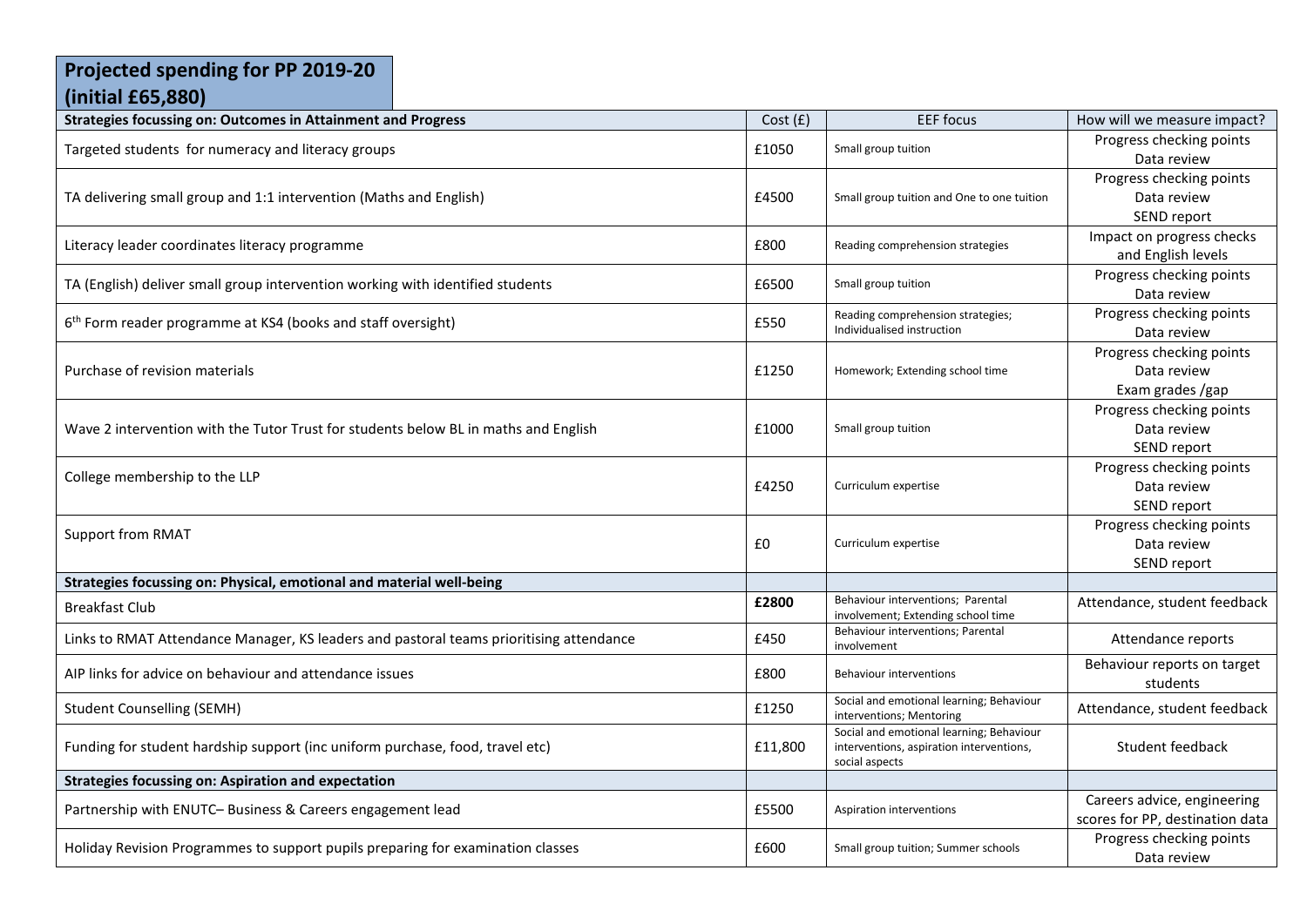|                                                                                                  |         |                                            | Exam grades /gap                |
|--------------------------------------------------------------------------------------------------|---------|--------------------------------------------|---------------------------------|
| Assertive mentor programme for high achieving students – provide support, guidance, academic and |         | Meta-cognition and self-regulation; One to | Progress checking points        |
| pastoral care                                                                                    | £1200   | one tuition; Individualised instruction;   | Data review                     |
|                                                                                                  |         | Mentoring                                  | Exam grades /gap                |
| Wex- Work Experience                                                                             | £4100   | Aspiration interventions                   | Careers advice, engineering     |
|                                                                                                  |         |                                            | scores for PP, destination data |
| Strategies focussing on: Social and cultural capital                                             |         |                                            |                                 |
| Wex- Work Experience                                                                             | See     | Aspiration interventions, social aspects   | Careers advice, engineering     |
|                                                                                                  | above   |                                            | scores for PP, destination data |
| A comprehensive programme of careers activities through years 10-13 culminates in focussed CEIAG | £5500   | Aspiration interventions, social aspects   | Careers advice, engineering     |
|                                                                                                  |         |                                            | scores for PP, destination data |
| Independent careers advisor employed to offer careers guidance                                   | £8880   | Aspiration interventions, social aspects   | Careers advice, destination     |
|                                                                                                  |         |                                            | data                            |
|                                                                                                  | £2300   | Social and emotional learning; Behaviour   | Attendance, student             |
| <b>Support Student Counselling</b>                                                               |         | interventions; Mentoring                   | feedback, progress checks       |
| Theatre trip tickets provided for all PP students                                                | £800    | Cultural capital                           |                                 |
| <b>TOTAL:</b>                                                                                    | £65,880 |                                            |                                 |

## **Addressing our key priorities**

#### *(1.) Remove the progress and attainment gaps between PP and SEN(D) students and non-PP and non-SEN(D) students.*

| <b>Effectiveness of leadership and management</b>                                                                                                                                                                                                                                                                                                                 |                                                                                                                                                                                                                                                                                                                                                                                                          |                            |                   |                                                                                                                                                                              |  |             |            |  |  |
|-------------------------------------------------------------------------------------------------------------------------------------------------------------------------------------------------------------------------------------------------------------------------------------------------------------------------------------------------------------------|----------------------------------------------------------------------------------------------------------------------------------------------------------------------------------------------------------------------------------------------------------------------------------------------------------------------------------------------------------------------------------------------------------|----------------------------|-------------------|------------------------------------------------------------------------------------------------------------------------------------------------------------------------------|--|-------------|------------|--|--|
| We'll be successful when (the impact on<br>school improvement)                                                                                                                                                                                                                                                                                                    | <b>Actions</b>                                                                                                                                                                                                                                                                                                                                                                                           | <b>EEF Focus</b>           | Lead              | How can we evidence the<br>impact?                                                                                                                                           |  | $T$ $T$ $T$ | $2 \mid 3$ |  |  |
| There is a very close working relationship<br>between the senior leaders responsible for the<br>quality of teaching, learning and assessment,<br>Progress and Personal Development Behaviour<br>and Welfare. These leaders provide support and<br>challenge to middle leaders in raising the<br>expectations around the performance of PP and<br>SEN(D) students. | • Senior Leaders responsible for TL&A, Progress and PDBW<br>have a co-ordinated approach. They oversee strategic<br>calendar and ML file overview; milestones built in with a PP<br>and SEN(D) focus.<br>• SLT line manage all middle leaders to ensure consistency of<br>approach. Head Teacher meets with SLT members weekly to<br>ensure appropriate challenge is being applied throughout<br>school. | Collaborative<br>learning  | <b>GWR</b><br>ABU | • There is consistency in terms of LM<br>conversations across all<br>departments.<br>• Student voice focussing on<br>challenge.<br>• HT meets with SLT together each<br>day. |  |             |            |  |  |
| KS4 Director works in a coordinated manner to<br>ensure that the progress of PP and SEN(D)<br>students is at least in line with national. They<br>have high expectations of staff and students.                                                                                                                                                                   | • HoDs are provided with progress reports at each Progress<br>Check and analyse these together with behaviour data.<br>• HoDs attend Progress Team meetings to ensure a coordinated<br>approach to supporting progress.<br>• Disadvantaged students are a key focus of PT meetings.                                                                                                                      | Behaviour<br>interventions | <b>TSM</b>        | • HoDs can articulate in their LM<br>meetings, what they are doing to<br>support progress.<br>• HoDs actively contribute to PT<br>meetings<br>• SLT report on PP shadowing   |  |             |            |  |  |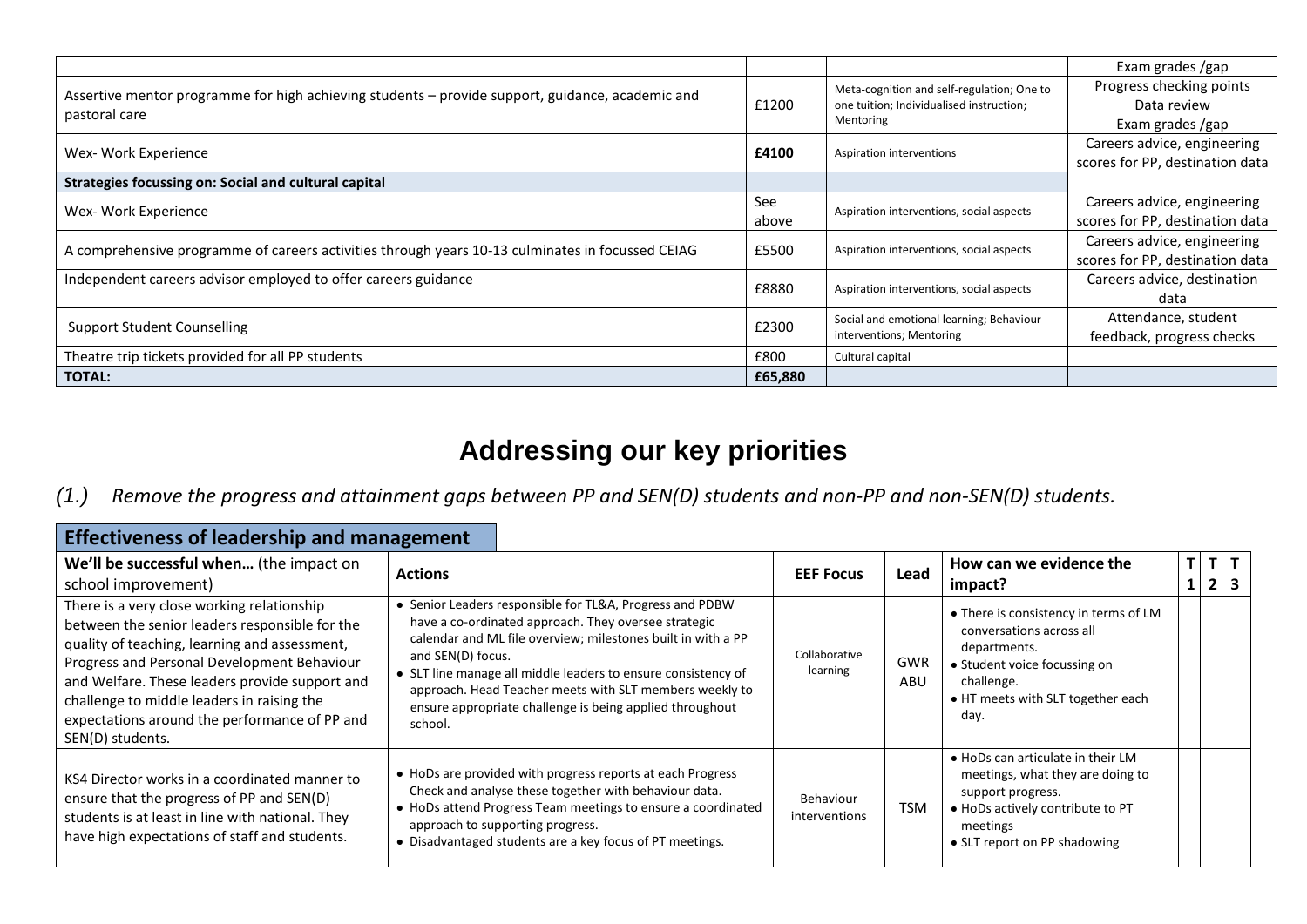|                                                                                                                                                                                                                                         | • Members of SLT are shadowing an identified cohort of PP<br>students to better understand learning diet and barriers.                                                                                                                                                                                                                                                                                                                                                            |                                                                                                        |                          |                                                                                                                                                                        |                   |                     |                                         |
|-----------------------------------------------------------------------------------------------------------------------------------------------------------------------------------------------------------------------------------------|-----------------------------------------------------------------------------------------------------------------------------------------------------------------------------------------------------------------------------------------------------------------------------------------------------------------------------------------------------------------------------------------------------------------------------------------------------------------------------------|--------------------------------------------------------------------------------------------------------|--------------------------|------------------------------------------------------------------------------------------------------------------------------------------------------------------------|-------------------|---------------------|-----------------------------------------|
| Senior Leaders understand the national as well as<br>local picture regarding disadvantaged students.<br>They have established links with providers<br>recognised as being effective in improving<br>outcomes for disadvantaged students | • Use the training to review current plans and to implement<br>whole-school training (disseminate).<br>• PP data and SEND discussed at all LM meetings. PP and SEND<br>included in seating plans to identify needs and plan<br>accordingly.                                                                                                                                                                                                                                       | Collaborative<br>learning<br>Aspiration<br>interventions                                               | <b>SLT</b>               | Clear knowledge of PP and<br>SEND in all departments and<br>the needs are being met.<br>Gaps are closing and<br>$\bullet$<br>addressed.                                |                   |                     |                                         |
| <b>Quality of teaching, learning and assessment</b>                                                                                                                                                                                     |                                                                                                                                                                                                                                                                                                                                                                                                                                                                                   |                                                                                                        |                          |                                                                                                                                                                        |                   |                     |                                         |
| We'll be successful when (the impact on<br>school improvement)                                                                                                                                                                          | <b>Actions</b>                                                                                                                                                                                                                                                                                                                                                                                                                                                                    | <b>EEF Focus</b>                                                                                       | Lead                     | How can we evidence the<br>impact?                                                                                                                                     | T<br>$\mathbf{1}$ | T<br>$\overline{2}$ | $\mathbf{T}$<br>$\overline{\mathbf{3}}$ |
| All teachers plan effectively to cater for the needs<br>of PP and SEN(D) students in particular. PP and<br>SEN(D) students consistently experience activities<br>that engage and challenge them.                                        | • The HoDs. ML File monitoring informs support needs for<br>teachers.<br>• Typicality checks to refer to this area of focus.<br>• Monitor and evaluate differentiated materials.                                                                                                                                                                                                                                                                                                  | Meta-cognition<br>and self-regulation<br>Collaborative<br>learning<br>Outdoor<br>adventure<br>learning | <b>GWR</b>               | • Evidence of staff planning for<br>progress and married to current<br>data.<br>• Staff practice is improving as<br>evidenced in typicality checks.                    |                   |                     |                                         |
| Teachers continue to be better predictors of<br>current working levels (against targets), which<br>enables Middle and Senior Leaders to monitor<br>progress more effectively and co-ordinate better-<br>targeted intervention.          | • HoDs work together to provide subject specific training in<br>delivering specifications and levels to increase confidence.<br>• There is an expectation that more teachers are examiners.<br>AP responsible for progress to explore ways of assisting teachers<br>in predicting outcomes more accurately.                                                                                                                                                                       |                                                                                                        | <b>GWR</b>               | • Departmental minutes, staff<br>surveys following training.<br>• Lesson observations.<br>• Improved outcomes for students.                                            |                   |                     |                                         |
| <b>Personal Development, Behaviour and Welfare</b>                                                                                                                                                                                      |                                                                                                                                                                                                                                                                                                                                                                                                                                                                                   |                                                                                                        |                          |                                                                                                                                                                        |                   |                     |                                         |
| We'll be successful when (the impact on<br>school improvement)                                                                                                                                                                          | <b>Actions</b>                                                                                                                                                                                                                                                                                                                                                                                                                                                                    | <b>EEF T&amp;L</b><br><b>Toolkit Focus</b>                                                             | Lead                     | How can we evidence the<br>impact?                                                                                                                                     | T<br>$\mathbf{1}$ | T<br>2              | T<br>$\overline{\mathbf{3}}$            |
| Monitor the attendance at parents' evenings for<br>families whose children are PP or have SEN(D),<br>ensure the events are meaningful in terms of a<br>dialogue between teachers and families about<br>how best to support progress.    | • KS4 and KS5 leads to use attendance data from previous<br>parents' evenings to identify non-attenders and challenge<br>more directly. Barriers to attendance identified and overcome<br>where possible e.g. transport<br>• Monitoring of staff appointments carried out by KS lead.<br>• Clear guidance around expectations of conversations provided<br>to staff.<br>• Non-attendance challenged post event and follow-up<br>meetings arranged with Senior and Middle Leaders. | Parental<br>involvement<br>Behaviour<br>interventions                                                  | <b>TSM</b><br><b>NCO</b> | • Improved attendance at parents'<br>evenings.<br>• Parent voice indicates evenings are<br>more valuable.<br>• Improved communication between<br>parents and students. |                   |                     |                                         |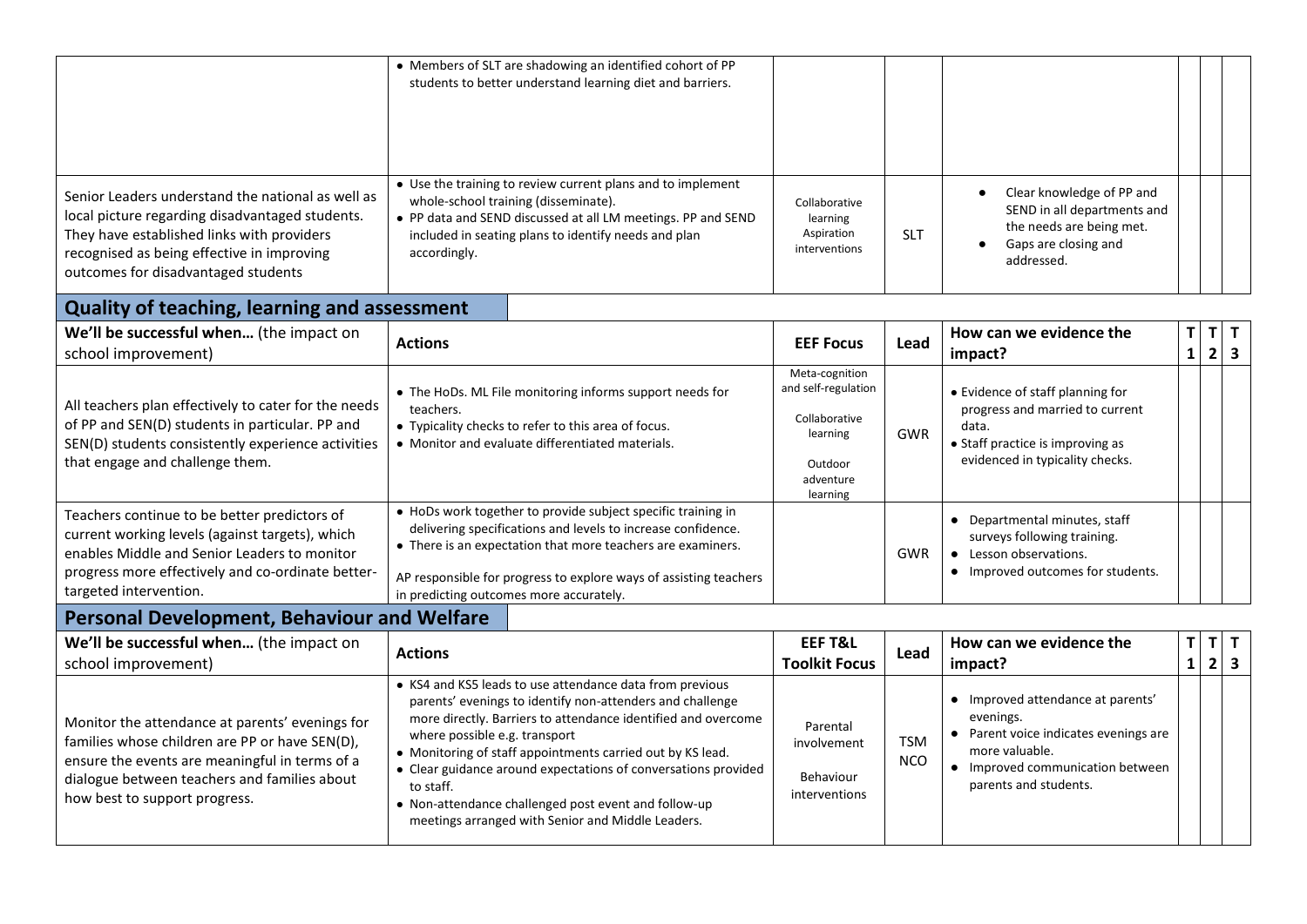| Students in all years are able to articulate where<br>they are on a developmental journey; they know<br>what their goals are and understand how to<br>achieve them. | • Introduction of Employability Packs for students in Years 10<br>and 11 (trial)<br>• PP and SEN(D) students are targeted for early CEAIG from<br>Careers Advisor; Offsite students prioritised within this group. | Meta-cognition<br>and self-regulation<br>Feedback<br>Aspiration<br>interventions | <b>TSM</b><br><b>NCO</b> | Students are able to articulate<br>clearly where they are on their<br>learning journey.<br>• Ensures engagement with Mock<br>Exam process.<br>● 0.9% NEET (1 student for medical<br>reasons) |
|---------------------------------------------------------------------------------------------------------------------------------------------------------------------|--------------------------------------------------------------------------------------------------------------------------------------------------------------------------------------------------------------------|----------------------------------------------------------------------------------|--------------------------|----------------------------------------------------------------------------------------------------------------------------------------------------------------------------------------------|
| <b>Outcomes for students</b>                                                                                                                                        |                                                                                                                                                                                                                    |                                                                                  |                          |                                                                                                                                                                                              |

| We'll be successful when (the impact on<br><b>Actions</b><br>school improvement)<br>• At parents' evenings, including exam preparation evenings<br>structured conversations take place to assist students and<br>their families in understanding where targets are derived |                                                                                                                                                                                                                                                                                                | <b>EEF Focus</b>                                                                 | Lead                  | How can we evidence the<br>impact?                                                                                                                                     | $\mathsf{T}$ | $\overline{2}$ |  |
|----------------------------------------------------------------------------------------------------------------------------------------------------------------------------------------------------------------------------------------------------------------------------|------------------------------------------------------------------------------------------------------------------------------------------------------------------------------------------------------------------------------------------------------------------------------------------------|----------------------------------------------------------------------------------|-----------------------|------------------------------------------------------------------------------------------------------------------------------------------------------------------------|--------------|----------------|--|
| All stakeholders, but especially those linked to PP<br>students or those with SEN(D), believe that the<br>aspirational targets that are set for students are<br>achievable. No students use the phrase 'I only<br>need a'                                                  | from.<br>• HoYs and HoDs are led by SLT in ensuring that Growth Mind-<br>set is promoted in all conversations around progress and<br>attainment.<br>• CEAIG is provided to all year groups with a specific focus on<br>careers, FE and HE. Parents/carers invited to all careers<br>interviews | Meta-cognition<br>and self-regulation<br>Feedback<br>Aspiration<br>interventions | <b>TSM</b><br>all SLT | Parent and student voice.<br>Evident in lessons, tutor periods<br>and through resources used.<br>Parental attendance at CEAIG<br>interviews with LGM.                  |              |                |  |
| The greater percentage of interventions targeted<br>at PP students and those with SEN(D) in KS4 are<br>for stretch and challenge and not just to meet<br>targets.                                                                                                          | • Careful monitoring and assessment of interventions (impact,<br>time and cost) made by all departments. HoDs report this<br>back to SLT.<br>• Director of KS4 and AP Data and progress monitor the impact<br>and intervention.                                                                | Behaviour<br>interventions                                                       | ABE<br><b>TSM</b>     | • Minutes of PT meetings,<br>Departmental meetings and LM<br>meetings with HoDs.<br>Director of KS4 becomes more able<br>to challenge HoDs in relation to<br>progress. |              |                |  |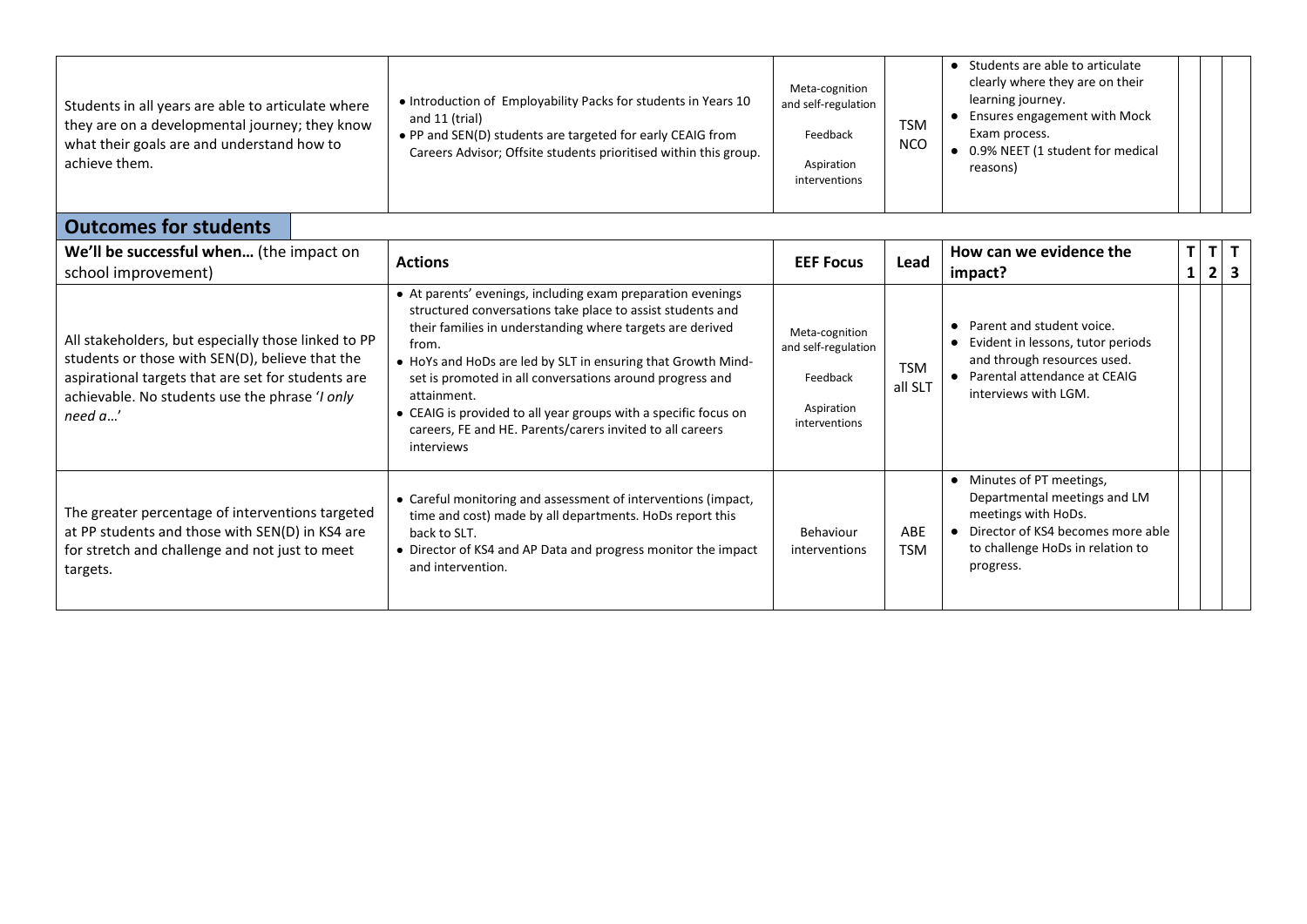### *(2.) FTEs for PP and SEN(D) students are at national or below by the end of the 2019-20 academic year*

۰

| <b>Effectiveness of leadership and management</b>                                                                                                                                                                                                                                   |                                                                                                                                                                                                                                                                                                                                                                                                                                                                       |                                                                                     |                          |                                                                                                                                                                              |                   |                |           |  |
|-------------------------------------------------------------------------------------------------------------------------------------------------------------------------------------------------------------------------------------------------------------------------------------|-----------------------------------------------------------------------------------------------------------------------------------------------------------------------------------------------------------------------------------------------------------------------------------------------------------------------------------------------------------------------------------------------------------------------------------------------------------------------|-------------------------------------------------------------------------------------|--------------------------|------------------------------------------------------------------------------------------------------------------------------------------------------------------------------|-------------------|----------------|-----------|--|
| We'll be successful when (the impact on<br>school improvement)                                                                                                                                                                                                                      | <b>Actions</b>                                                                                                                                                                                                                                                                                                                                                                                                                                                        | <b>EEF Focus</b>                                                                    | Lead                     | How can we evidence the<br>impact?                                                                                                                                           | T<br>$\mathbf{1}$ | 2 <sup>1</sup> | T[T]<br>3 |  |
| The 'number of days lost to FTE' for PP students<br>and those with SEN(D) is reduced through a<br>combination of preventative work reducing<br>incidents and the implementation of a more<br>comprehensive education package for students<br>to follow whilst serving an exclusion. | • KS leads will coordinate the distribution of resources and monitor<br>the progress students make during absence.<br>• EDE and KS teams to overhaul work set for students during<br>isolation; improved engagement and better deterrent re. Isolation<br>reduces moves to FTE.                                                                                                                                                                                       | Behaviour<br>interventions<br>Digital<br>technology                                 | <b>TSM</b><br><b>NCO</b> | Work resources in isolation<br>$\bullet$<br>enable leaders to monitor<br>progress.<br>• FTEs decline for all students but<br>especially for PP and SEN(D).                   |                   |                |           |  |
| No students, including PP and those with<br>SEN(D) are Fixed-term Excluded more than<br>twice in a year (8 school days) and the number<br>of students excluded from school is reduced.                                                                                              | • Continue to apply Behaviour policy consistently.<br>• Reasonable Adjustments Log formalises support for SEN(D)<br>students.<br>• SEN(D) Concern forms raised at first FTE and SEN(D) Referral forms<br>raised at second FTE. Introduction of PP Concern forms.<br>• FTE Review meetings conducted each week: Pastoral Senior and<br>Middle Leaders and SENCo.<br>• 'Isolation Exit' and return from FTE meetings focus on behaviour<br>choices and self-regulation. | Behaviour<br>interventions<br>Meta-<br>cognition and<br>self-regulation<br>Feedback | <b>TSM</b><br><b>NCO</b> | • SEN(D) Concern and Referral<br>forms.<br>Review paperwork and<br>interventions they trigger.<br>• Admin records.<br>• Decline in repeat offences for<br>isolation and FTEs |                   |                |           |  |
| Quality of teaching, learning and assessment                                                                                                                                                                                                                                        |                                                                                                                                                                                                                                                                                                                                                                                                                                                                       |                                                                                     |                          |                                                                                                                                                                              |                   |                |           |  |
| We'll be successful when (the impact on                                                                                                                                                                                                                                             | Actions                                                                                                                                                                                                                                                                                                                                                                                                                                                               | <b>EEE EACUS</b>                                                                    | <b>Lood</b>              | How can we evidence the                                                                                                                                                      | T                 | $T \mid$       | T         |  |

| We'll be successful when (the impact on<br>school improvement)                                                                                                                                                                                             | <b>Actions</b>                                                                                                                                                                                                           | <b>EEF Focus</b>                                                                   | Lead                                          | How can we evidence the<br>impact?                                                                                     | T | $T$   T<br>$2 \mid 3 \mid$ |  |
|------------------------------------------------------------------------------------------------------------------------------------------------------------------------------------------------------------------------------------------------------------|--------------------------------------------------------------------------------------------------------------------------------------------------------------------------------------------------------------------------|------------------------------------------------------------------------------------|-----------------------------------------------|------------------------------------------------------------------------------------------------------------------------|---|----------------------------|--|
| Subject and pastoral leaders work together to<br>create and update a comprehensive curriculum<br>model that can be accessed by students,<br>including PP and those with SEN(D) who are<br>temporarily based off-site (alt provision, FTE,<br>medical etc.) | • DP in meeting with HoDs to develop pathways matched to each<br>department's curriculum. Pathways are differentiated to cater for<br>students of all ages and ability                                                   | Behaviour<br>interventions<br>Digital<br>technology                                | <b>GWR</b><br>MLs<br><b>TSM</b><br><b>SEL</b> | More students complete work<br>whilst not in school.<br>Attendance records                                             |   |                            |  |
| The quality of the diet that students receive in a<br>majority of mainstream lessons increases<br>engagement.                                                                                                                                              | • HoDs ML File monitoring informs support needs for teachers.<br>• KS4 Director works with HoDs to ensure key concepts of<br>employability skills are featured in all subject lessons both explicitly<br>and implicitly. | Meta-<br>cognition and<br>self-regulation<br>Feedback<br>Collaborative<br>learning | <b>GWR</b>                                    | MI file overview<br>Effective implementation of<br>Schlechty scales.<br>Employability skills embedded<br>across school |   |                            |  |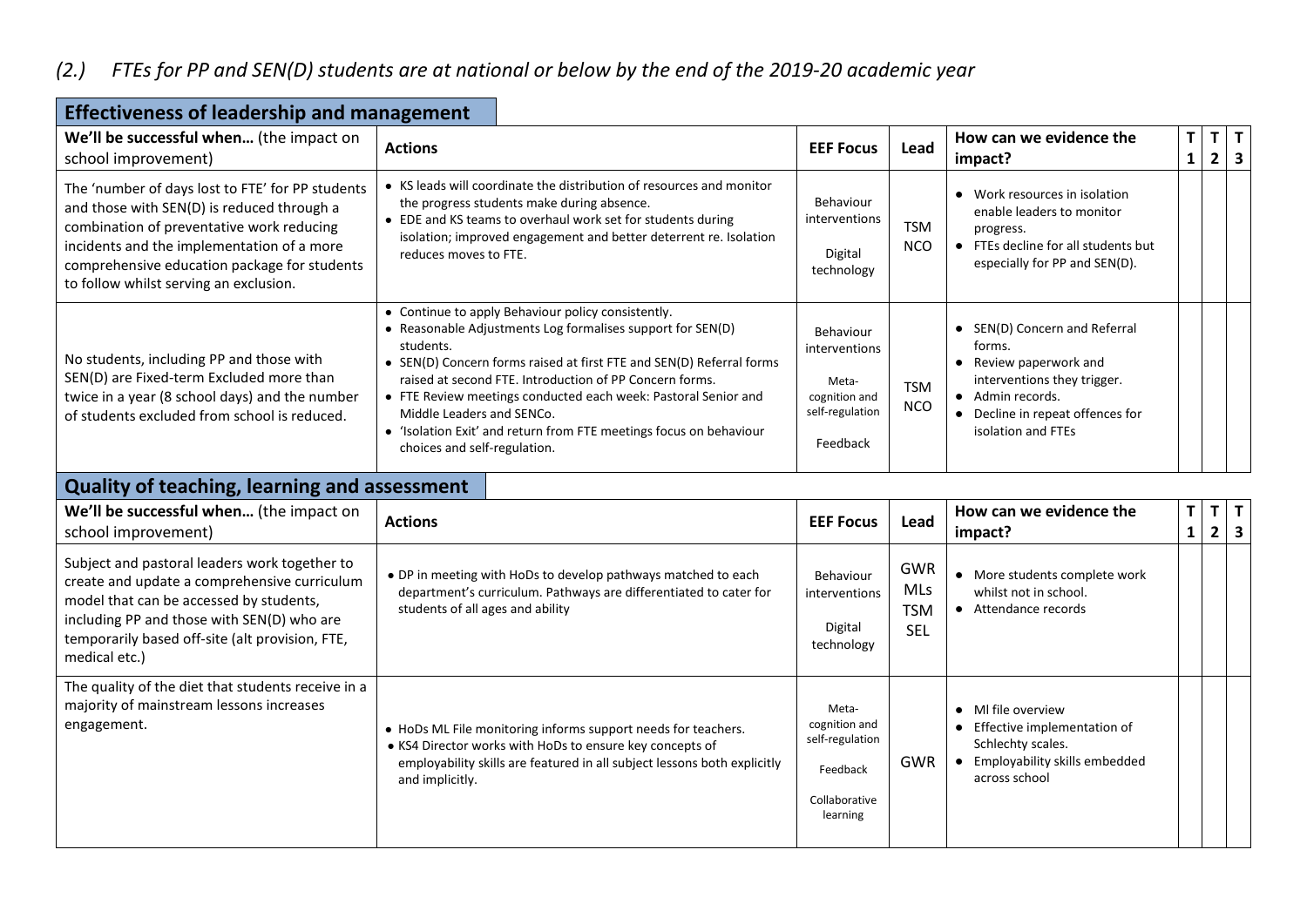| <b>Personal Development, Behaviour and Welfare</b>                                                                                                                                                                                                          |                                                                                                                                                                                                                                                                                                                                                                                                                                                                                               |                                                                                                                        |                                                             |                                                                                                                                                                           |                    |                            |
|-------------------------------------------------------------------------------------------------------------------------------------------------------------------------------------------------------------------------------------------------------------|-----------------------------------------------------------------------------------------------------------------------------------------------------------------------------------------------------------------------------------------------------------------------------------------------------------------------------------------------------------------------------------------------------------------------------------------------------------------------------------------------|------------------------------------------------------------------------------------------------------------------------|-------------------------------------------------------------|---------------------------------------------------------------------------------------------------------------------------------------------------------------------------|--------------------|----------------------------|
| We'll be successful when (the impact on<br>school improvement)                                                                                                                                                                                              | <b>Actions</b>                                                                                                                                                                                                                                                                                                                                                                                                                                                                                | <b>EEF Focus</b>                                                                                                       | Lead                                                        | How can we evidence the<br>impact?                                                                                                                                        | T.<br>$\mathbf{1}$ | $T$ $T$<br>$2 \mid 3$      |
| Targeted pastoral interventions, delivered in-<br>line with the behaviour policy including external<br>agencies through the Cluster, reduce the<br>number of students whose behaviour escalates<br>beyond isolation to low single figures per half<br>term. | • Continue to apply the behaviour policy consistently.<br>• DP for PDBW oversees the use of a tiered approach to intervention,<br>including referrals to external agencies.<br>• FTE Review meetings conducted each when appropriate: Pastoral<br>Senior and Middle Leaders and SENCo.<br>• 'Isolation Exit' and return from FTE meetings focus on behaviour<br>choices and self-regulation. KS4 Director to conduct the meetings<br>along with PEL.                                          | Behaviour<br>interventions<br>Meta-<br>cognition and<br>self-regulation                                                | <b>TSM</b><br><b>NCO</b><br><b>SEL</b><br>PEL<br><b>CPA</b> | • Fewer days lost to FTEs<br>• Students who require support for<br>behavioural issues are identified as<br>early as possible and assigned to<br>appropriate intervention. |                    |                            |
| No PP students or those with SEN(D) in Key<br>Stage 4, are FTEd from school as a result of<br>effective intervention and support.                                                                                                                           | • Continue to apply behaviour policy consistently.<br>• Revised and improved Transition programme ensures Y10 students<br>and families clearly understand expectations and behaviour policy<br>prior to arrival.<br>• Work with Cluster to provide a more comprehensive and better-<br>costed menu of alternative provision for KS4 students in particular.<br>• DP for PDBW to continue to have a lead role in the direction that<br>Alternative Provision takes over the next 12-18 months. | Behaviour<br>interventions<br>Small group<br>tuition<br>Parental<br>involvement<br>Social and<br>emotional<br>learning | <b>TSM</b><br><b>CPA</b>                                    | • FTE figures for PP students in Years<br>10 and 11<br>• FTEs and other sanctions decline in<br>number from Year 7 to Year 9.                                             |                    |                            |
| <b>Outcomes for students</b>                                                                                                                                                                                                                                |                                                                                                                                                                                                                                                                                                                                                                                                                                                                                               |                                                                                                                        |                                                             |                                                                                                                                                                           |                    |                            |
| We'll be successful when (the impact on<br>school improvement)                                                                                                                                                                                              | <b>Actions</b>                                                                                                                                                                                                                                                                                                                                                                                                                                                                                | <b>EEF Focus</b>                                                                                                       | Lead                                                        | How can we evidence the<br>impact?                                                                                                                                        | T.<br>$\mathbf{1}$ | $T$ $T$<br>$2 \mid 3 \mid$ |
| At the end of Year 11, progress for PP students<br>and those with SEN(D) who have been FTEd                                                                                                                                                                 | • At each progress check, data for students that have been FTEd is<br>analysed by, KSD and AP Data, and where progress is lower than<br>expected, interventions are agreed at Progress Team meetings and                                                                                                                                                                                                                                                                                      | Behaviour<br>interventions<br>Parental<br>involvement                                                                  | ABE<br><b>TCM</b>                                           | · ML file overview<br>• Progress team minutes.<br>استكاره ومحسوره والمستحدث والمتحدد والمحسوب والمستحدث                                                                   |                    |                            |

| At the end of Year 11, progress for PP students<br>and those with SEN(D) who have been FTEd<br>from school is at or better than national. | • At each progress check, data for students that have been FTEd is<br>analysed by, KSD and AP Data, and where progress is lower than<br>expected, interventions are agreed at Progress Team meetings and<br>reviewed at next PC. | Behaviour<br>interventions<br>Parental<br>involvement<br>Small group<br>tuition | ABE<br><b>TSM</b> | • ML file overview<br>• Progress team minutes.<br>• Improved levels of progress for<br>students who have been FTE. |
|-------------------------------------------------------------------------------------------------------------------------------------------|----------------------------------------------------------------------------------------------------------------------------------------------------------------------------------------------------------------------------------|---------------------------------------------------------------------------------|-------------------|--------------------------------------------------------------------------------------------------------------------|
| PP students and those with SEN(D) who have<br>been FTEd from school continue to make<br>expected progress within each academic year.      | • Senior and Pastoral leaders oversee small group catch-up sessions<br>after school for students in KS4. These focus on bridging gaps in<br>skills and knowledge derived from FTEs                                               | Behaviour<br>interventions<br>Parental<br>involvement<br>Small group<br>tuition | SEL<br>TSM        | • Attendance to sessions.<br>• Impact of sessions on student<br>progress.                                          |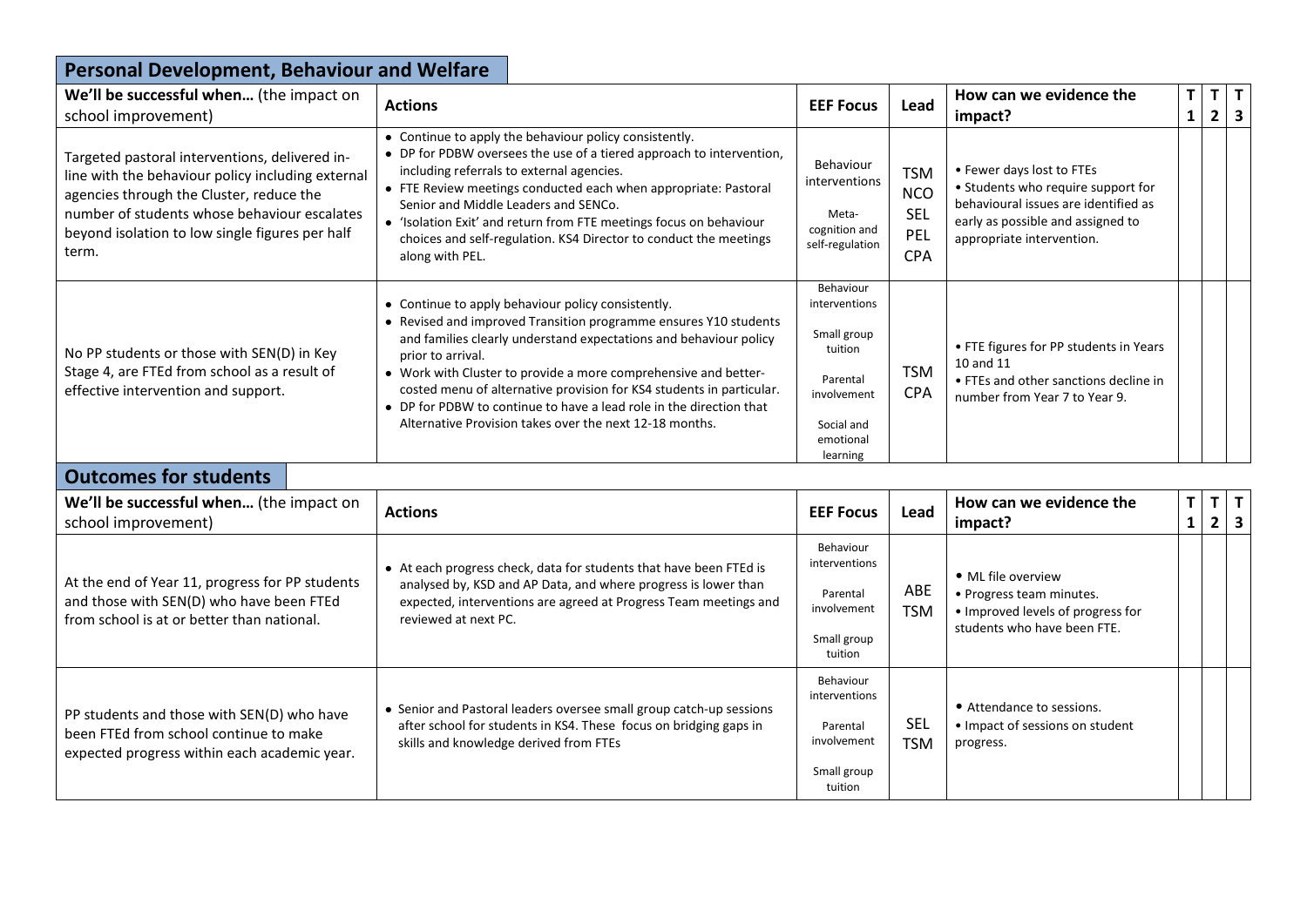#### *(3.) PA for PP and SEN(D) students to be National or better by the end of the 2019-20 academic year*

| LUCCUVCHCSS OF ICAUCI SHIP AND MANAGEMICHT                                                                                                                                                                                                                                             |                                                                                                                                                                                                                                                                                                                                                                                                                                                                              |                                                                     |                                               |                                                                                                                                                                           |                   |                   |                         |   |
|----------------------------------------------------------------------------------------------------------------------------------------------------------------------------------------------------------------------------------------------------------------------------------------|------------------------------------------------------------------------------------------------------------------------------------------------------------------------------------------------------------------------------------------------------------------------------------------------------------------------------------------------------------------------------------------------------------------------------------------------------------------------------|---------------------------------------------------------------------|-----------------------------------------------|---------------------------------------------------------------------------------------------------------------------------------------------------------------------------|-------------------|-------------------|-------------------------|---|
| We'll be successful when (the impact on<br>school improvement)                                                                                                                                                                                                                         | <b>Actions</b>                                                                                                                                                                                                                                                                                                                                                                                                                                                               | <b>EEF Focus</b>                                                    | Lead                                          | How can we evidence the<br>impact?                                                                                                                                        | $\mathsf{T}$<br>1 | T<br>$\mathbf{2}$ | $\overline{\mathbf{3}}$ | T |
| Programmes including those for attendance and<br>the safeguarding systems in school ensure that<br>students are equipped to overcome challenges and<br>feel supported in doing so.                                                                                                     | • The views or disadvantaged students are particularly<br>considered when decisions are made about types/venues of<br>reward<br>• ML file monitoring to focus specifically on employability skills<br>and increasingly show attention to PP and SEND as well as<br>HAPs in these areas.<br>• Staff training identifies how and why students should be kept<br>safe in lessons and out of the college.<br>• Assemblies recognise the hard work of students and<br>attendance. | Behaviour<br>interventions<br>Feedback                              | <b>NCO</b><br><b>TSM</b><br><b>CPA</b><br>PEL | • Progress team minutes, line<br>managers meeting minutes.<br>•School website to showcase<br>assemblies.                                                                  |                   |                   |                         |   |
| Senior and middle leaders are acutely aware of the<br>barriers to attendance faced by PP students and<br>those with SEN(D). Interventions are differentiated<br>by barrier in order that 'absence creep' is<br>prevented, particularly for those with a history of<br>poor attendance. | • Formal review meetings between DP/KSD, Cluster and Focus<br>Training take place every HT for students based in Work<br>Experience placements. These meetings are used to target<br>placements at risk of breaking down.<br>• Monday briefing focuses on PA students<br>• Careers Advisor works with the PA cohort to provide better<br>guidance as to next steps.                                                                                                          | Behaviour<br>interventions<br>Meta-cognition and<br>self-regulation | <b>TSM</b><br><b>CPA</b>                      | • PP students continue to show<br>progressive engagement with new new<br>attendance procedures and maintain<br>attendance percentages in line with all<br>other students. |                   |                   |                         |   |

#### **Effectiveness of leadership and management**

#### **Quality of teaching, learning and assessment**

| We'll be successful when (the impact on<br>school improvement)                                                                                                                       | <b>Actions</b>                                                                                                                                                                                                                                                                                                                                                             | <b>EEF Focus</b> | Lead              | How can we evidence the<br>impact?                                                                                           |  |  |
|--------------------------------------------------------------------------------------------------------------------------------------------------------------------------------------|----------------------------------------------------------------------------------------------------------------------------------------------------------------------------------------------------------------------------------------------------------------------------------------------------------------------------------------------------------------------------|------------------|-------------------|------------------------------------------------------------------------------------------------------------------------------|--|--|
| Teachers are effective in making the expectation of<br>students that all work missed during an absence is<br>completed to an acceptable standard and within<br>an agreed time frame. | • The 'Return from Absence' system is better embedded with<br>teachers so that they are clear about the expectations being<br>made of them; all students should require work to catch-up.<br>• Teachers' planning includes the expectation that they are<br>planning to include absentees. Resources that can be issued<br>to assist in catching up, need to be developed. |                  | All<br><b>SLT</b> | • Red file evidence from<br>subject leaders' meetings.<br>• Reduction in student<br>absences and improvement<br>of progress. |  |  |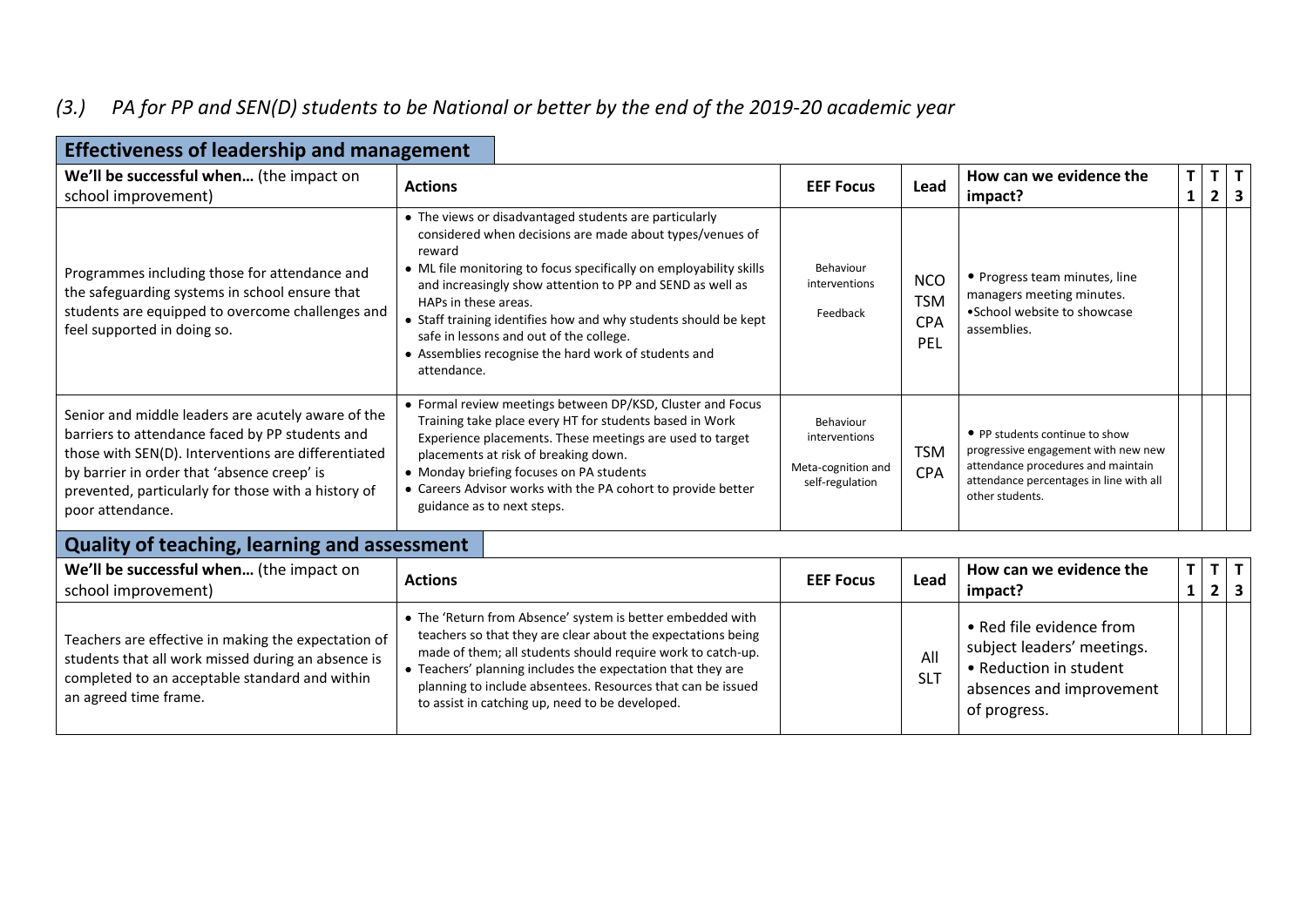| Absences are challenged by all teachers on a first<br>day return and subject-specific conversations<br>regarding attendance feature in all staff-student-<br>family conversations about progress with<br>individual subject teachers. | • Introduce the attendance figures to screens in college to<br>broaden the ownership over absence and challenge to PTs.<br>• At parents' evenings, including exam preparation evenings<br>structured conversations take place to expressly include the<br>impact of absence on progress at a subject level .eg. 'your<br>absence to date is the equivalent of -0.5 of a level'. | Behaviour<br>interventions<br>Meta-cognition and<br>self-regulation<br>Parental<br>involvement | <b>TSM</b><br><b>NCO</b> | • Parent/Carer feedback<br>torms.<br>• Student voice. |  |  |  |  |
|---------------------------------------------------------------------------------------------------------------------------------------------------------------------------------------------------------------------------------------|---------------------------------------------------------------------------------------------------------------------------------------------------------------------------------------------------------------------------------------------------------------------------------------------------------------------------------------------------------------------------------|------------------------------------------------------------------------------------------------|--------------------------|-------------------------------------------------------|--|--|--|--|
| <b>Personal Development, Behaviour and Welfare</b>                                                                                                                                                                                    |                                                                                                                                                                                                                                                                                                                                                                                 |                                                                                                |                          |                                                       |  |  |  |  |

| <b>Personal Development, Behaviour and Welfare</b> |  |
|----------------------------------------------------|--|
|                                                    |  |

| We'll be successful when (the impact on<br>school improvement)                                                                                                                                                                | <b>Actions</b>                                                                                                                                                                                                                                                           | <b>EEF Focus</b>                                                                 | Lead                     | How can we evidence the<br>impact?                                                                                                               | $T \mid$<br>$\mathbf{1}$ | $T$ $T$<br>2 | $\overline{\mathbf{3}}$ |
|-------------------------------------------------------------------------------------------------------------------------------------------------------------------------------------------------------------------------------|--------------------------------------------------------------------------------------------------------------------------------------------------------------------------------------------------------------------------------------------------------------------------|----------------------------------------------------------------------------------|--------------------------|--------------------------------------------------------------------------------------------------------------------------------------------------|--------------------------|--------------|-------------------------|
| Students have attendance that is at least in line<br>with national; they are prioritised for daily absence<br>challenge visits.                                                                                               | • Pastoral staff conduct home visits to students in PA as a<br>priority only superseded by safeguarding visits.<br>• Attendance rewards programme (badges).<br>• Formal review meetings between KSDs, Cluster                                                            | Behaviour<br>interventions                                                       | <b>TSM</b><br><b>NCO</b> | Attendance in line with<br>national or better.<br>More students on rewards.                                                                      |                          |              |                         |
| PP students and those with SEN(D) are no less able<br>to articulate where they are on a developmental<br>journey than their peers in mainstream are; they<br>know what their goals are and understand how to<br>achieve them. | • Introduction of Employability passport for students in Years<br>10 and 11 (trial); students receive core guidance about<br>progress.<br>• PP and SEN(D) students are targeted for early CEAIG from<br>Careers Advisor; Offsite students prioritised within this group. | Meta-cognition and<br>self-regulation<br>Feedback<br>Aspiration<br>interventions | GWR                      | • Recorded meetings with<br><b>LGM</b><br>• Number of offsite students<br>moving on to further<br>education pathways.<br>• Student voice surveys |                          |              |                         |

## **Outcomes for students**

| We'll be successful when (the impact on<br>school improvement)                                                                                                                                                            | <b>Actions</b>                                                                                                                                                                                                                      | <b>EEF Focus</b>                                                             | Lead       | How can we evidence the<br>impact?                  | 1 | 3<br>2 |  |
|---------------------------------------------------------------------------------------------------------------------------------------------------------------------------------------------------------------------------|-------------------------------------------------------------------------------------------------------------------------------------------------------------------------------------------------------------------------------------|------------------------------------------------------------------------------|------------|-----------------------------------------------------|---|--------|--|
| At the end of Year 11, progress for PP students and<br>those with SEN(D) who have attendance between<br>80% and 90% is in-line with national.                                                                             | • At each progress check, data for students that have<br>attendance within this range is analysed by KSDs. Where<br>progress is lower than expected, interventions are agreed at<br>Progress Team meetings and reviewed at next PC. | Behaviour<br>interventions<br>Parental<br>involvement<br>Small group tuition | <b>SLT</b> | • Line managers' meetings<br>• SLT meeting minutes. |   |        |  |
| All PP and SEN(D) students whose attendance is<br>below 90%, know what they want to do post 16<br>and understand what their next steps are. They all<br>secure an immediate onward destination when<br>they leave school. | • PP and SEN(D) students are targeted for early CEAIG from<br>Careers Advisor; Offsite students prioritised within this group.                                                                                                      | Aspiration<br>interventions<br>Meta-cognition and<br>self-regulation         | <b>TSM</b> | 0.9% NEET (1 student for<br>medical reasons)        |   |        |  |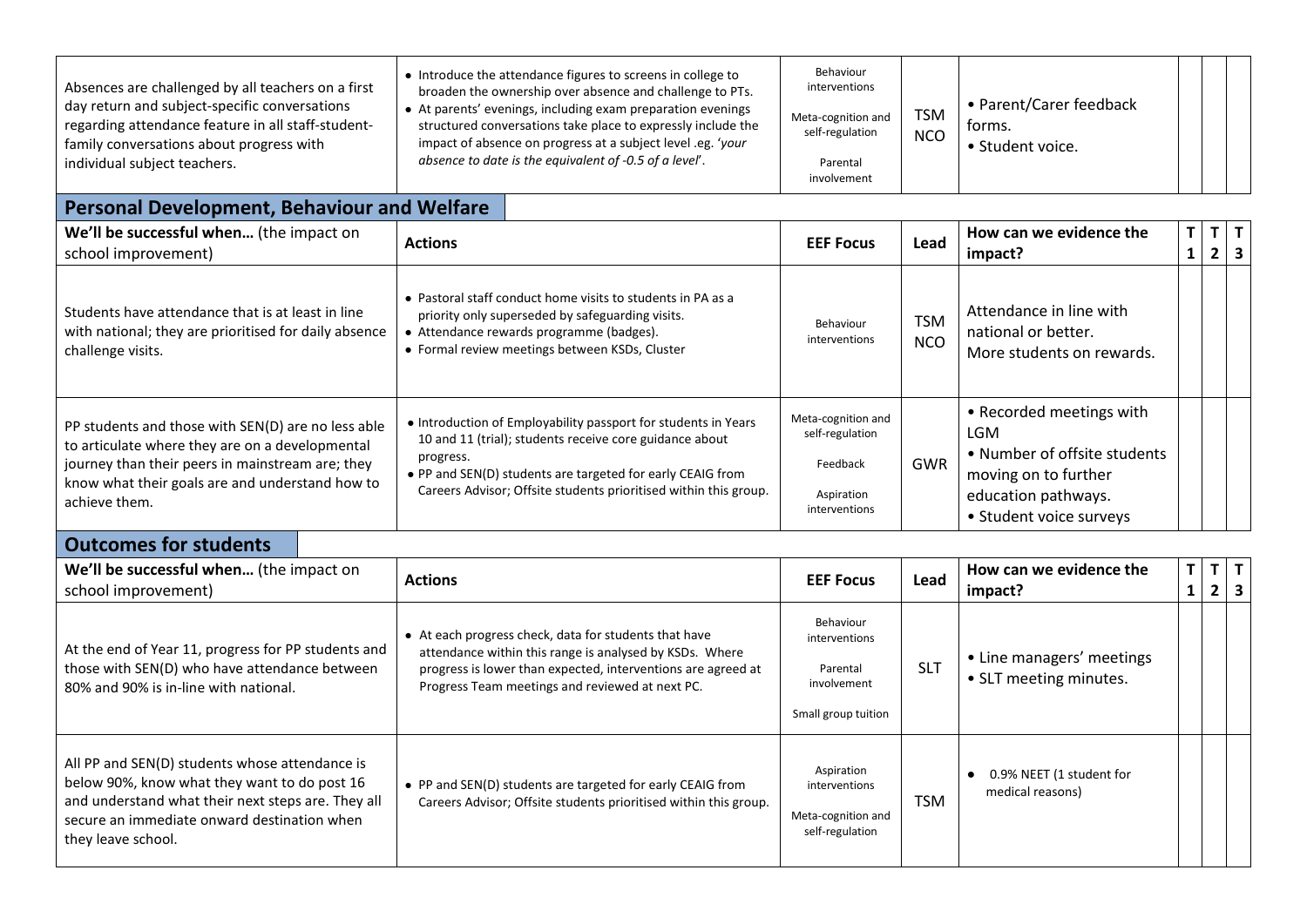# **The Sutton Trust, EEF Teaching and Learning Toolkit**

| <b>EEF T&amp;L Toolkit Focus</b>      | Cost        | Evidence strength                               | Impact (months) | Summary                                                         |
|---------------------------------------|-------------|-------------------------------------------------|-----------------|-----------------------------------------------------------------|
| 1. Meta-cognition and self-regulation | £           | $\triangle$ $\triangle$ $\triangle$             | $+8$            | High impact for very low cost, based on extensive evidence      |
| 2. Feedback                           | £           | $\triangle$ $\triangle$                         | $+8$            | High impact for very low cost, based on moderate evidence       |
| 3. Collaborative learning             | £           | $\triangle$ $\triangle$ $\triangle$             | $+5$            | Moderate impact for very low cost, based on extensive evidence  |
| 4. Early years intervention           | fffff       | $\triangle$ $\triangle$ $\triangle$             | $+5$            | Moderate impact for very high cost, based on extensive evidence |
| 5. One to one tuition                 | <b>ffff</b> | $\triangle$ $\triangle$ $\triangle$             | $+5$            | Moderate impact for high cost, based on extensive evidence      |
| 6. Oral language interventions        | f           | $\triangle$ $\triangle$ $\triangle$             | $+5$            | Moderate impact for very low cost, based on extensive evidence  |
| 7. Peer tutoring                      | £           | $\triangle$ $\triangle$ $\triangle$             | $+5$            | Moderate impact for very low cost, based on extensive evidence  |
| 8. Reading comprehension strategies   | £           | $\triangle$ $\triangle$ $\triangle$             | $+5$            | Moderate impact for very low cost, based on extensive evidence  |
| 9. Homework                           | f           | $\triangle$ $\triangle$                         | $+5$            | Moderate impact for very low cost, based on moderate evidence   |
| 10. Mastery learning                  | f           | $\triangle$ $\triangle$                         | $+5$            | Moderate impact for very low cost, based on moderate evidence   |
| 11. Phonics                           | £           | $\triangle$ $\triangle$ $\triangle$ $\triangle$ | $+4$            | Moderate impact for very low cost, based on extensive evidence  |
| 12. Digital technology                | <b>fff</b>  | $\triangle$ $\triangle$ $\triangle$             | $+4$            | Moderate impact for moderate cost, based on extensive evidence  |
| 13. Social and emotional learning     | <b>fff</b>  | $\triangle$ $\triangle$ $\triangle$             | $+4$            | Moderate impact for moderate cost, based on extensive evidence  |
| 14. Outdoor adventure learning        | <b>fff</b>  | $\triangle$ $\triangle$                         | $+4$            | Moderate impact for moderate cost, based on moderate evidence   |
| 15. Small group tuition               | <b>fff</b>  | $\triangle$ $\triangle$                         | $+4$            | Moderate impact for moderate cost, based on limited evidence    |
| 16. Behaviour interventions           | <b>fff</b>  | $\triangle$ $\triangle$ $\triangle$             | $+3$            | Moderate impact for moderate cost, based on extensive evidence  |
| 17. Individualised instruction        | £           | $\triangle$ $\triangle$                         | $+3$            | Moderate impact for very low cost, based on moderate evidence   |
| 18. Parental involvement              | <b>fff</b>  | $\triangle$ $\triangle$                         | $+3$            | Moderate impact for moderate cost, based on moderate evidence   |